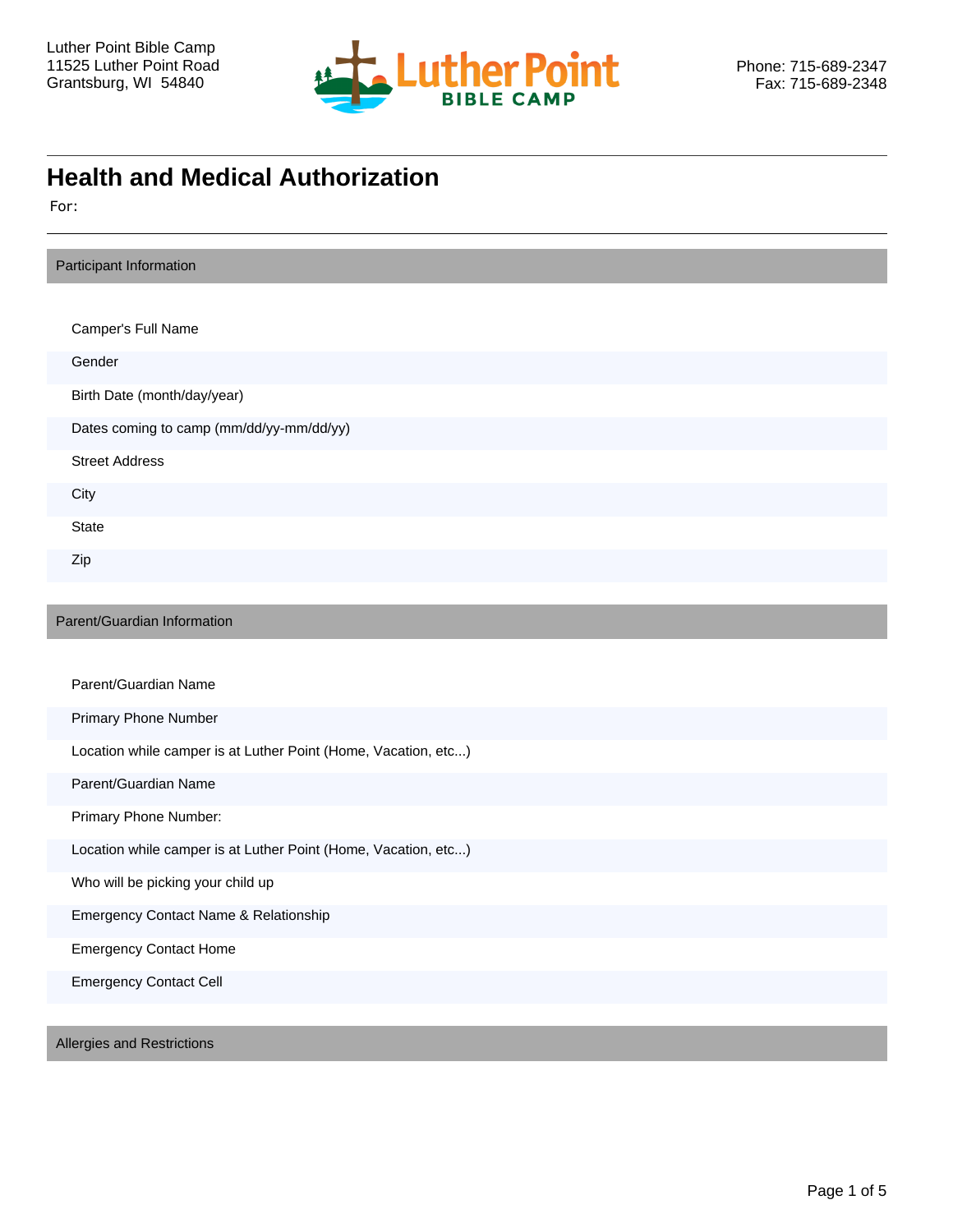| Does your camper have any allergies? i.e. foods, medications,<br>etc.                                                                              | Yes                                           | No                                                                                                                               |  |
|----------------------------------------------------------------------------------------------------------------------------------------------------|-----------------------------------------------|----------------------------------------------------------------------------------------------------------------------------------|--|
| This camper is allergic to                                                                                                                         | Food                                          | The environment (insect;<br>stings; hay fever etc.)                                                                              |  |
|                                                                                                                                                    | Medicine                                      | Other                                                                                                                            |  |
| Diet, Nutrition                                                                                                                                    |                                               |                                                                                                                                  |  |
|                                                                                                                                                    | This camper eats a regular<br>diet            | This camper has special food<br>needs.                                                                                           |  |
|                                                                                                                                                    | This camper eats a regular<br>vegetarian diet |                                                                                                                                  |  |
| <b>Restrictions</b>                                                                                                                                |                                               |                                                                                                                                  |  |
|                                                                                                                                                    |                                               | I have reviewed the program and activities of the camp and feel<br>the camper can participate without restrictions               |  |
|                                                                                                                                                    | adaptations.                                  | I have reviewed the program and activities of the camp and feel<br>the camper can participate with the following restrictions or |  |
| Please describe below what the camper is allergic to and the<br>reaction seen (Please state whether Gluten Intolerant or Celiac<br>Disease please) |                                               |                                                                                                                                  |  |
| Please describe any special dietary needs                                                                                                          |                                               |                                                                                                                                  |  |
| Please describe restrictions below                                                                                                                 |                                               |                                                                                                                                  |  |
|                                                                                                                                                    |                                               |                                                                                                                                  |  |
| Insurance Information                                                                                                                              |                                               |                                                                                                                                  |  |
|                                                                                                                                                    |                                               |                                                                                                                                  |  |
|                                                                                                                                                    |                                               |                                                                                                                                  |  |
| This camper is covered by family medical/hospital insurance                                                                                        | Yes                                           | No                                                                                                                               |  |
| Insurance Company                                                                                                                                  |                                               |                                                                                                                                  |  |
| Policy Number                                                                                                                                      |                                               |                                                                                                                                  |  |
| Subscriber                                                                                                                                         |                                               |                                                                                                                                  |  |
| Insurance Company Phone Number                                                                                                                     |                                               |                                                                                                                                  |  |
| Name of insured and relationship                                                                                                                   |                                               |                                                                                                                                  |  |
|                                                                                                                                                    |                                               |                                                                                                                                  |  |
| <b>Medications</b>                                                                                                                                 |                                               |                                                                                                                                  |  |
|                                                                                                                                                    |                                               |                                                                                                                                  |  |
| Medication                                                                                                                                         | camp                                          | This camper will not take any daily medications while attending                                                                  |  |
|                                                                                                                                                    |                                               | This camper will take the following daily medication(s) while at                                                                 |  |
|                                                                                                                                                    | camp                                          |                                                                                                                                  |  |
| Name of Medication                                                                                                                                 |                                               |                                                                                                                                  |  |
| Reason for Medication                                                                                                                              |                                               |                                                                                                                                  |  |
| Directions for dispensing medication<br>Name of Medication                                                                                         |                                               |                                                                                                                                  |  |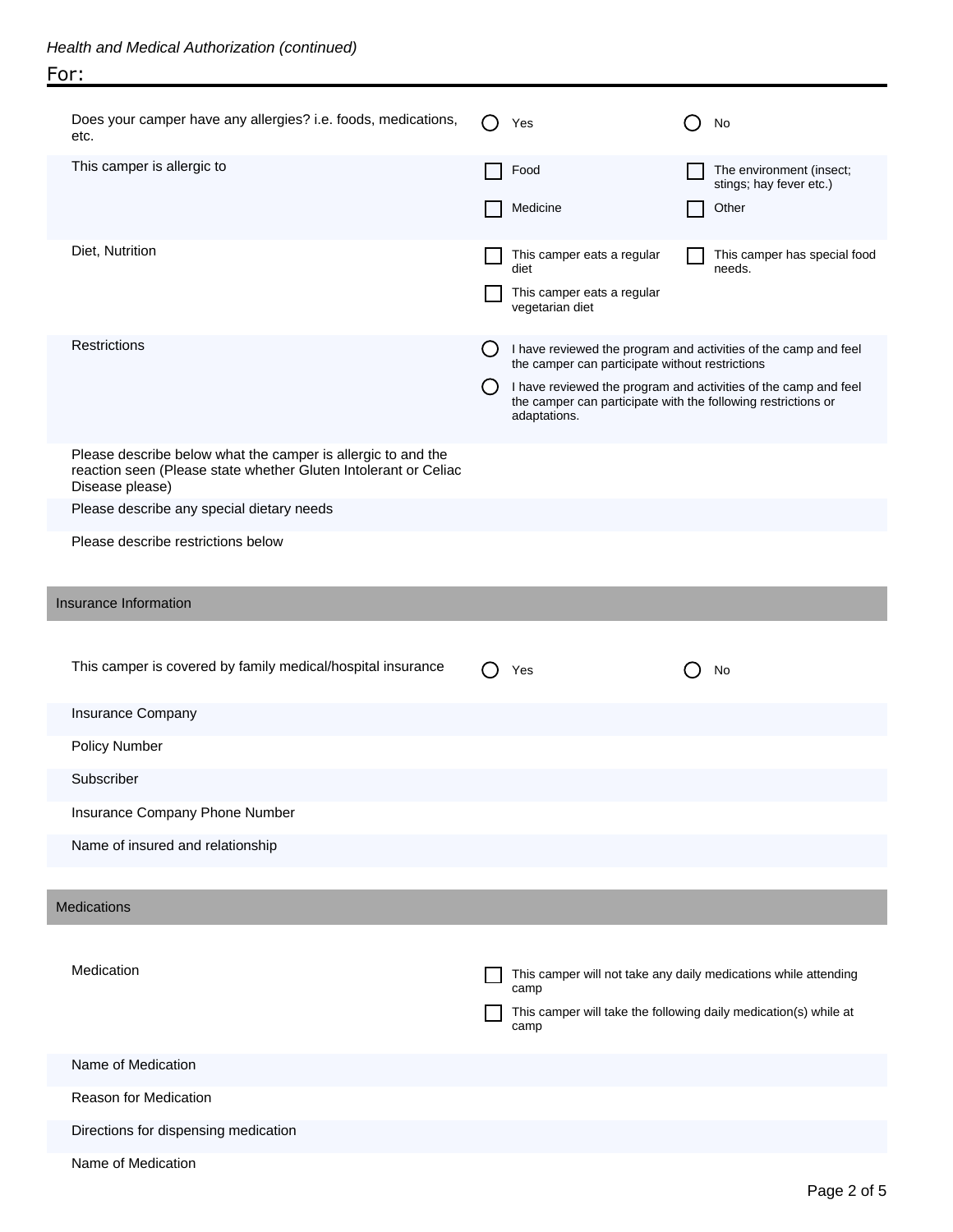Reason for Medication Directions for dispensing medication Name of Medication Reason for Medication Directions for dispensing medication Check the medication(s) the camper should **NOT** be given. (All Check the medication(s) the camper should <b>NOT</b> be given. (All medication listed are available through our Camp

more than 'as necessary.')

Medic and do not need to be brought with, unless it is needed

#### Health History

| 1. Had a recent infectious disease                    | Yes                                                  | No                                                  |
|-------------------------------------------------------|------------------------------------------------------|-----------------------------------------------------|
| Had chicken pox                                       | $\bigcirc$<br><b>No</b>                              | Yes                                                 |
| Date                                                  |                                                      |                                                     |
| 2. Had a recent injury                                | $\left(\begin{array}{c} 1 \end{array}\right)$<br>Yes | $\left(\begin{array}{c} \end{array}\right)$<br>No   |
| 3. Ever been hospitalized                             | ( )<br>Yes                                           | No<br>( )                                           |
| 4. Have recurrent/chronic illnesses                   | ( )<br>Yes                                           | No                                                  |
| 5. Ever had surgery                                   | ( )<br>Yes                                           | No<br>( )                                           |
| 6. Had frequent headaches                             | $\left( \right)$<br>Yes                              | ( )<br>No                                           |
| 7. Wear glasses, contacts, or protective eyewear      | ∩<br>Yes                                             | ( )<br>No                                           |
| 8. Passed out/had chest pain during or after exercise | ( )<br>Yes                                           | $\left( \right)$<br>No                              |
| 9. Had fainting or dizziness                          | ( )<br>Yes                                           | No<br>( )                                           |
| 10. Brought an orthodontic appliance to camp          | $\Box$<br>Yes                                        | $\Box$<br>No                                        |
| 11. Have any skin problems                            | O<br>Yes                                             | O<br>No                                             |
| 12. Have diabetes                                     | ( )<br>Yes                                           | No<br>( )                                           |
| 13. Had asthma/wheezing/shortness of breath           | $\overline{\phantom{a}}$<br>Yes                      | $\left( \begin{array}{c} \end{array} \right)$<br>No |
| 14. Had seizures                                      | Yes                                                  | No                                                  |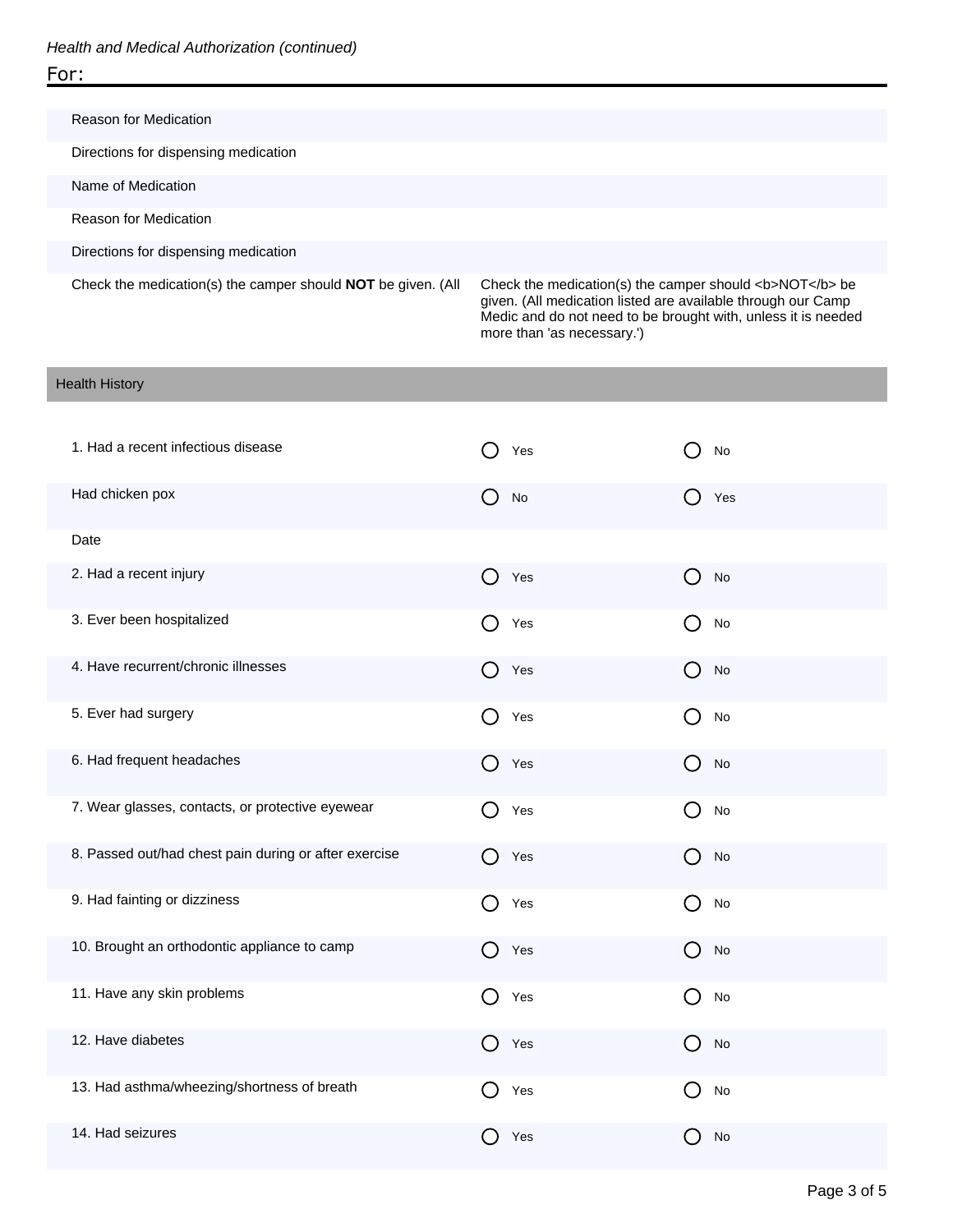| 15. Have problems with diarrhea/constipation                                                                                                                                         | Yes           | No                           |
|--------------------------------------------------------------------------------------------------------------------------------------------------------------------------------------|---------------|------------------------------|
| 16. Have problems with falling asleep/sleepwalking                                                                                                                                   | Yes           | No<br>$\left( \quad \right)$ |
| 17. If female, have problems with periods/menstruation                                                                                                                               | Yes<br>0      | No<br>( )                    |
| 18. If she has not menstruated, has the process been explained                                                                                                                       | ( )<br>Yes    | No<br>$\left( \quad \right)$ |
| 19. Have a history of bed-wetting                                                                                                                                                    | Yes<br>0      | No<br>( )                    |
| 20. Had head lice in the last two months                                                                                                                                             | Yes<br>. .    | No<br>$\left( \quad \right)$ |
| 21. If yes (for head lice), was proper treatment given                                                                                                                               | Yes           | No<br>( )                    |
| 22. Has been tested for Tuberculosis (TB)                                                                                                                                            | Yes<br>$\Box$ | No<br>$\left( \quad \right)$ |
| Date                                                                                                                                                                                 |               |                              |
| 23. Tuberculosis (TB) test results                                                                                                                                                   | Negative      | Positive                     |
| Please explain "Yes" or "Positive" answers in the space below,<br>noting the number of the questions. The camp may contact you<br>for additional information.                        |               |                              |
| Please provide any additional information about the camper's<br>health that you think important or that may affect the camper's<br>ability to fully participate in the camp program. |               |                              |
| <b>Medical Provider Information</b>                                                                                                                                                  |               |                              |
|                                                                                                                                                                                      |               |                              |
| Name of camper's primary doctor(s)                                                                                                                                                   |               |                              |
| Phone                                                                                                                                                                                |               |                              |
| Name of dentist(s)                                                                                                                                                                   |               |                              |
| Phone                                                                                                                                                                                |               |                              |
| Name of orthodontist(s)                                                                                                                                                              |               |                              |
| Phone                                                                                                                                                                                |               |                              |
| Authorization                                                                                                                                                                        |               |                              |